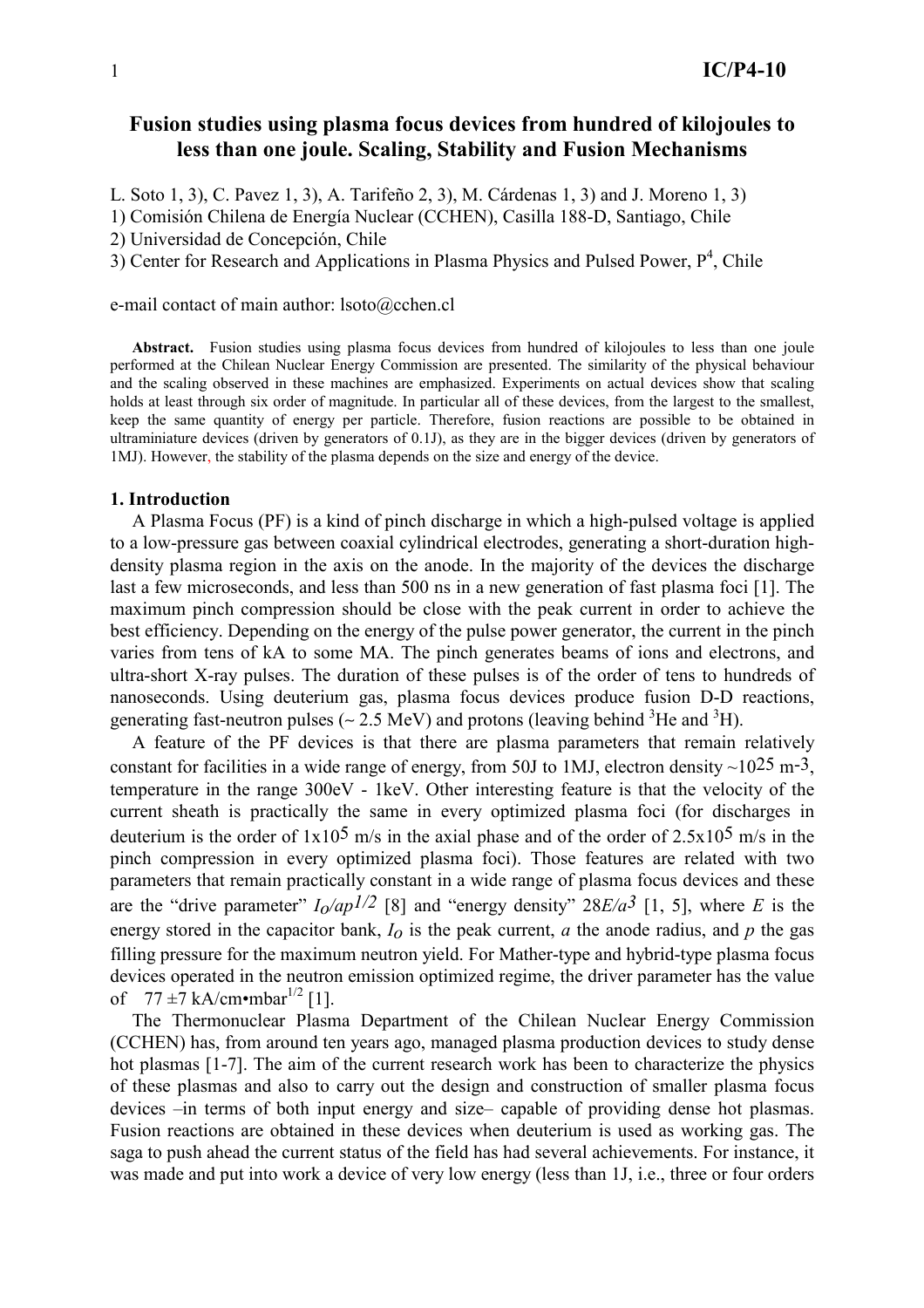of magnitude lower than the smallest device previously developed) that still produces radiating dense hot plasmas. In fact, recent experimental evidence shows that even the ultraminiature device is capable to produce neutrons from fusion reactions [7].

The research work and the expertise developed in the group include transient electrical discharges going from 100kJ to 0.1J, plasma diagnosis and pulsed power technology. Experimental results about the plasma dynamics, electron density, neutron yield, neutron energy and x-rays have been obtained. In this work, results obtained from experiments in plasma focus devices, of which stored energies are 0.1J, 50J, 400J, and 70kJ are presented. In addition, theoretical simulations in order to evaluate the energy transfer from the electrical generator to the plasma are being developed. The similarity of the physical behavior and the scaling observed in these machines is emphasized. Experiments on actual devices show that scaling holds at least through six order of magnitude. In particular all of these devices, from the largest to the smallest, keep the same quantity of energy per particle. Therefore, fusion reactions are possible to be obtained in the ultraminiature device, as they are in the bigger devices. However, the stability regimes for the plasma depends on the size and energy of the device.

## 2. Results

Results obtained in the PF research program at CCHEN can be summarized in the following list:

#### 2.1 Installation, design and construction of PF devices.

Installation and operation of the SPEED2 device. SPEED2 was transferred from University of Düsseldorf to CCHEN and it is in operation since 2001. It is based in Marx technology (SPEED2: 4.1 µF equivalent Marx generator capacity, 300 kV, 187kJ, 4 MA in short circuit, 400 ns time to peak current).

Construction of the SPEED4 device. SPEED4 has been assembled, however evidence of pinch in the electrical signals it has not been observed yet. Also SPEED4 is based in Marx technology (SPEED4: 1.25 µF equivalent Marx generator capacity, 70 kV, 3kJ, 350 ns time to peak current)

Design and construction of compact and fast devices with energy lower than 1kJ. An area of research that is not well explored corresponds to very-small low-energy plasma foci. Feasibility objections have been made to devices with lower energies (less than 1kJ), for not having energy and time enough to create, move and compress the plasma. We have shown that those objections are not applicable [2-4]. PF devices of 400J, 50J and 0.1J have been designed and constructed in our laboratory (PF-400J: 880 nF, 20-35 kV, 176-539 J, ~300 ns time to peak current: PF-50J, 160 nF, 20-35 kV, 32-100 J,  $\sim$ 150 ns time to peak current: Nanofocus, (NF: 5nF, 5nH, 5-10kV, 60-250mJ, 16ns time to peak current) [5, 7]. Evidence of pinch have been obtained in these three devices. After our works in PF devices operating under 1kJ, an increased interest in the research and development of this kind plasma focus devices operating with hundred of joules or less has started in other laboratories.

Design considerations of plasma focus devices. After our experience in the design and construction of the PF-400J and PF-50J devices we have observed that the plasma parameters. which are practically constant in plasma focus devices, are correlated with the value of electrical and geometrical parameters of the devices. This is useful for considerations of design. The first criterion applied to design miniaturized plasma focus devices is to keep in the plasma pinch the same energy density of the larger devices. The "energy density" parameter" and the drive parameter are used for us to design PF devices. To design PF devices we start by defining the features of the capacitor bank (capacity, voltage operation and inductance of the whole generator), then we calculate the dimensions of the anode electrode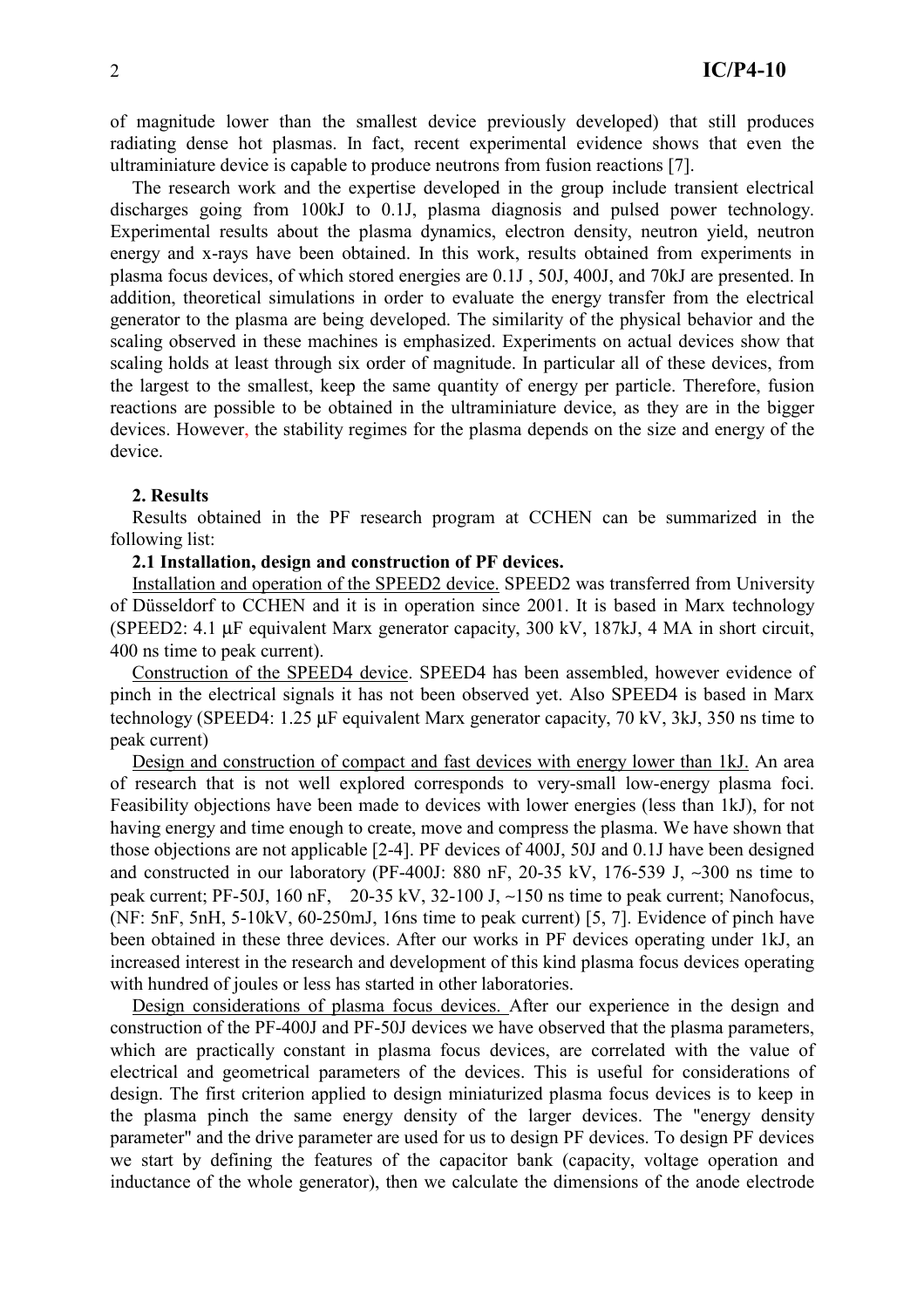using the following relations: a)  $28E/a^3 = 5x10^{10}$  J/m<sup>3</sup>, b)  $I_0/ap^{1/2} = 77$  kA/cm·mbar<sup>1/2</sup>, and c) the time used in the axial phase plus the time for the radial phase must be equal to the quarter of period of the discharge. Using this procedure, the Nanofocus was designed [5].

Design and construction of a repetitive PF device. A repetitive Plasma focus was designed and built (PFR: 1. 2 $\mu$ F, 30 kV, 160kA, 400ns rise time, dI/ dt~ 4x10<sup>11</sup> A/s, 3 to 6Hz). In addition, the Nanofocus (5nF, 5nH, 5-10kV, 60-250mJ, 16ns time to peak current) is operating at 20Hz [7].

## 2.2 Diagnostics.

Several diagnostics have been implemented: voltage and current derivative signals; total neutron yield measurements using silver activation counters and <sup>3</sup>He tubes; plastic scintillator with photomultiplier for detection of X-rays and neutron pulses with temporal resolution; plasma images with temporal resolution from visible light; time integrated and temporal resolution X-ray plasma images with filters; pulsed optical refractive diagnostics, interferometry and Schlieren.

Special mention deserves the detection of neutron pulses of low total vield. Miniaturized plasma foci require neutron detection technique capable to detect pulses with less than  $10^5$ neutrons per pulse. For neutron yields less than  $10<sup>6</sup>$  neutron/pulse, the well known techniques (activation counter, bubble counter system, etc.) are not effective. A conventional neutron detection technique was adapted to measure low neutron yields from D-D fusion pulses. This method uses a <sup>3</sup>He proportional counter surrounded by a paraffin moderator. Electric signals generated in the <sup>3</sup>He tube are fed into a preamplifier. The output of the preamplifier was directly connected to a digital oscilloscope. The time-integrated signals represent the charge generated in the  ${}^{3}$ He tube which is proportional to the total neutron vield. Integration time is determined by the preamplifier and moderator characteristics within some hundreds of microseconds. No meaningful neutron background was detected during this time window. The system, previously calibrated, was used to measure the neutron yield  $(< 10^6$  neutron/pulse) generated in a fast and very small plasma focus device designed to operate with energies of tens of joules. Neutron yields as low as  $10<sup>3</sup>$  neutrons per pulse were measured. Details of the system and calibration were published in reference [6].

#### 2.3 Results in plasma focus research.

Neutron yield. Neutron yield vs. deuterium filled pressure have been obtained for PF-400J operating at ~400J and for PF-50J operating at 50 and 70J. The maximum measured neutron yield was  $(1.06\pm0.13)x10^6$  neutrons per shot at 9 mbar in the PF-400J [2] and  $(3.6\pm1.5)x10^4$ neutrons per shot at 9 mbar in the PF-50J operating at 70 J and  $(1.3\pm0.5)x10^4$  neutrons per shot at 6 mbar in the PF-50J operating at 50 J [4]. From these results the following scale rules for PF devices operating under 1kJ have been obtained:  $Y \sim 7.73 \times 10^{-5} I_0^{-4.82}$  (with  $I_0$  the pinch current in kA).  $Y \sim 3.15 E^{2.13}$  (with E the energy in the capacitor bank in J).

In the SPEED2 the neutron yield vs. deuterium filled pressure is being characterized yet. SPEED2 uses an especial insulator, quartz covered with alumina, and it requires several shots of preparation in order to obtain a neutron yield with dispersion lower than 30% between shots. We have not had enough shots with the same insulator in order to achieve the proper conditions of operation. Preliminary results obtained at CCHEN show a neutron yield of the order of  $10^{10}$  neutrons per shot, the maximum value obtained up to now at CCHEN is  $2x10^{10}$ neutrons per shot at 2-3mbar, 70kJ, 2.4MA. In Düsseldorf a neutron yield of the order of  $10^{11}$ - $10^{12}$  neutrons per shot was obtained [14].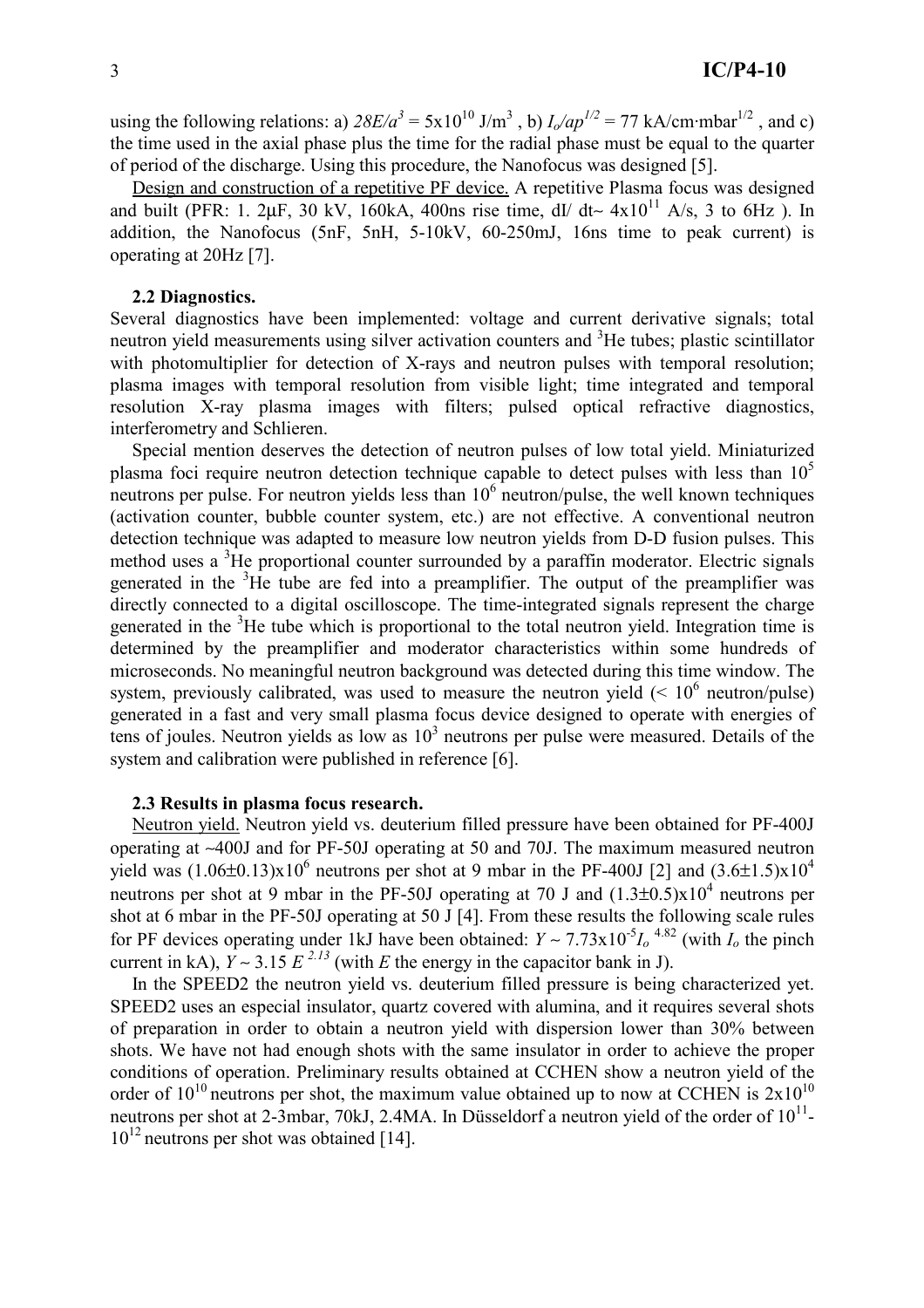The PF repetitive, PFR, working at 30kV with deuterium at a pressure of 9.2 mbar with a repetition rate from 3 to 6Hz produces  $2.1 \pm 0.34 \times 10^{7}$ , for each burst of 5 seconds of duration, i.e. 15 to 30 shots per burst.

In addition, evidence of neutron emission has been observed in the ultra miniature device Nanofocus operating at 0.1J of stored energy and 20Hz of repetition rate. However, the reproducibility of this miniature device is low and several technological subjects have to be previously solved in order to produce neutrons for periods greater than minutes.

Angular distribution of neutron emission. Angular distribution of the neutron emission was obtained in the PF-400J device using CR-39 nuclear track detectors covered with polyethylene located at several positions (between -90° to 90°). The angular measurements were compared with the total neutron yield (integral of the angular measurements). The results are consistent with an angular uniform plateau (isotropic emission) plus a shape peaked in the direction of the axis of the discharge (anisotropic emission). Isotropic components accounts for 57.5% of the accumulative emission, while the anisotropy component accounts for the remaining 42.5%. Anisotropic component appears between  $+50^{\circ}$  and  $-50^{\circ}$  approximately.

Energy distribution of the neutrons. Five scintillation detectors (scintillator  $+$ photomultiplier) were located at different distance in radial orientation with the discharge in the PF-400J, the energy spectrum was obtained, with an average energy and dispersion of  $(2.5)$  $\pm$  1) MeV. In the case of the PF-50J only two scintillation detectors were used and the energy of the neutrons was estimated  $2.7 \pm 1.8$  MeV.

X-ray emission. Hard X-ray emission has been studied in the PF-400J using Commercial radiographic film  $(13x18 \text{ cm}^2)$ , Curix ST-G2 from AGFA was used together with AGFA suggested developer and fixer for this film. The film is placed inside a plastic light tight cassette, Curix from AGFA, containing intensifying plastic screen sensitive to X radiation. The cassette with film was placed as close to the object to be imaged as possible to favor the image quality. The object is placed between the plasma focus device and the cassette. A photomultiplier tube with plastic scintillator is used to monitor the x-ray emission in each shot. This diagnostic is placed perpendicularly to the symmetry axis at anode top level. Radiographs of an array of filters of different materials of mm thickness were obtained with the  $PF-400J$ .

In order to estimate an average energy of the X-ray emitted by the PF devices a monoenergetic radiation was assumed. When a monoenergetic radiation interacts with an element, the classical exponential radiation decay relation through the matter is,  $I(x)/I_0 = exp$  $(-Kx)$ , where  $I(x)/I_0$  is the normalized radiation intensity after travelling a distance x inside the material characterized by a linear attenuation coefficient  $K$ . From this relation it is possible to obtain an effective linear attenuation coefficient  $K$  when different grey shades of the digitalised images are linked to the  $I(x)/I_0$  ratio This method allows to obtain a correlation between K and the X-ray energy. Thus, an effective mean energy of  $90±5$  keV was obtained for the PF-400J using the Curix ST-G2 AGFA system as recording media.

The same method was used to characterize the X-ray emission from the Nanofocus device operating at 0.1J. Radiographs of an array of aluminum filters of 30, 45 and 60 um on HP5 Ilford film were obtained integrating 1200 shots on the film. An effective mean energy of  $4.3\pm0.3$  keV was obtained.

Plasma dynamics and electron density. An intensified CCD camera (ICCD) gated at 5 ns exposure time, and synchronized with the discharge has been used in order to obtain side view images of the visible light emitted from the plasma. A sequence of the plasma dynamics was obtained for the PF-50J [9]. From the observations, a radial velocity of the order of  $10^5$ m/s was obtained (near the axis was measured  $\approx 2 \times 10^5$  m/s). The pinch radius observed was of the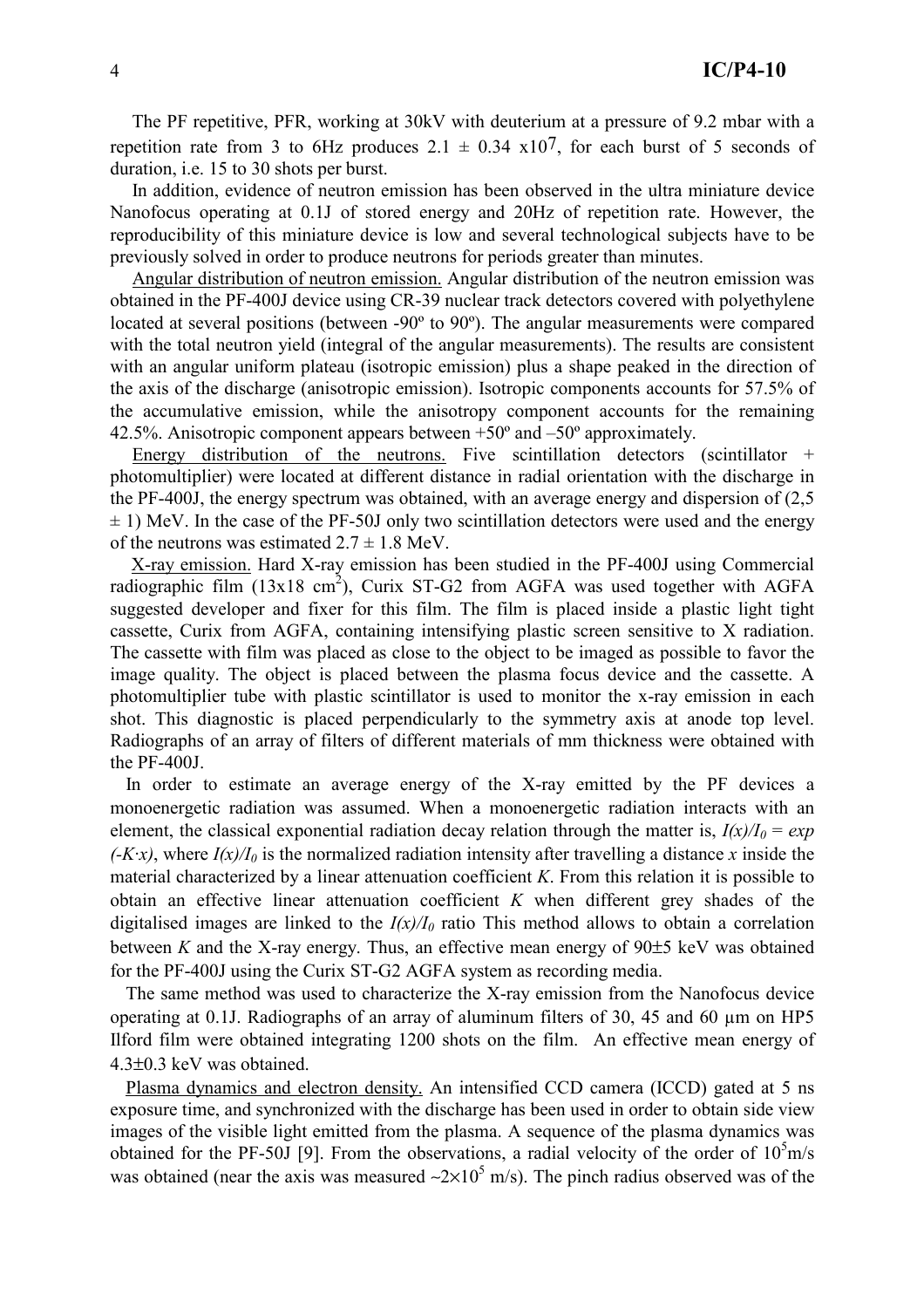order of  $0.12a$ , with a the anode radius. This diagnostics also was used to characterize the plasma motion in the Nanofocus device. The dynamics observed from the photographs in this ultraminiaturized device operating at only 0.1J is consistent with the dynamics observed in devices operating at energies several orders of magnitude higher [5].

In addition, an optical refractive system was implemented in order to measure the electron density and the dimensions of pinch column. A Mach-Zender interferometer using a pulsed Nd-YAG laser was implemented (600mJ, 532nm, 8ns). The diagnostics was applied to the PF-400J, a maximum electron density of  $(8.4 \pm 1.3) \times 10^{24}$  m<sup>-3</sup> was measured on the axis. The pinch radius observed with this method in the PF-400J was also of the order of  $0.12a$ .

Table 1 summarized the main characteristics of the plasma focus devices at the Chilean Nuclear Energy Commission.

#### 3 Discussions and conclusions.

Several physical magnitudes are practically invariable in plasma focus devices operating with energies from 1kJ to 1MJ. From our researches, we have observed that several of these magnitudes are kept in the devices operating at hundred of joules and tens of joule. One of them is the ion density (of the order of  $10^{25}$  m<sup>-3</sup> for devices from 1MJ to 1kJ), in the PF-400J device of hundred of joules was measured in 8.4  $\times$ 10<sup>24</sup> m<sup>-3</sup> on the axis, same order of magnitude. It is reasonable to expect a similar value of ion density in the PF-50J. In fact, to estimate the maximum ion density in the pinch,  $n_{e max}$ , in PF devices, we consider the sweep gas onto the anode from the filling gas density,  $n_0$ , compressed to the pinch radius,  $r_p$ , thus  $n_e$ <sub>max</sub>= $n_0(r_p/a)^2$ . Considering that  $r_p$ =0.12a, and total ionization in the radial phase, a maximum pinch ion density of the order of  $n_{e max}$  = 70 $n_0$  could be obtained. From calculations based in the model developed by S. Lee, a factor of ionization in the radial phase with a value of  $\sim 0.3$  fits with experimental results of several devices of different energies. Thus, it is reasonable to expect an average pinch ion density of the order of  $n_e \sim 21 n_0$  in any plasma focus device. Thus in the PF-50J operating at 6 to 9mbar the ion density would be of the order of  $6.8 \times 10^{24}$  m<sup>-3</sup> to 1  $\times 10^{25}$  m<sup>-3</sup>.

Likely, plasma compression with an average radial velocity of about  $10^5$  m/s (near the axis  $\approx$  2×10<sup>5</sup> m/s) was measured in the PF-50J [9]. This value is similar to the compression velocity in higher energy devices.

Another relevant invariant parameter in plasma foci, related to neutron production, is the so-called drive parameter  $(I_0/a p^{1/2})$  [8], where  $I_0$  is the peak current, a is the anode radius, and  $p$  is the gas filling pressure for the maximum neutron yield. For neutron-producing devices ranging 3kJ-1MJ, the drive parameter is practically the same,  $I_0$ /ap<sup>1/2</sup> = 77±7 kA/cm·mbar<sup>1/2</sup> [1]. The drive parameter for the PF-400J and PF-50J were calculated as 70 kA/cm·mbar<sup>1/2</sup> and  $68kA/cm \cdot mbar^{1/2}$ , respectively.

A theoretical explanation of the observed constant parameters in PF devices based on a similarity approach is being explored at CCHEN.

As was mentioned in the introduction of section 2, it is customary to use the parameter  $E/V_p$  (being E the initial energy stored in the capacitor bank) to compare the plasma energy density between devices. Of course, this number should only be used for comparison, since only a fraction of the initial energy is transferred to the plasma. For devices from 1kJ to 1MJ, the value is between  $(1 - 10) \times 10^{10}$  J/m<sup>3</sup>. For the PF-400J and PF-50J, this value is  $5 \times 10^{10}$  $J/m<sup>3</sup>$ . Furthermore, it is worth noting that the energy density parameter  $E/V_p$ , the ion density *n*, and consequently the energy per ion, is proportional to  $E/(V_p n)$ , in the devices operating at hundred and tens of joules, are similar to the corresponding numbers in devices operating between kJ and MJ.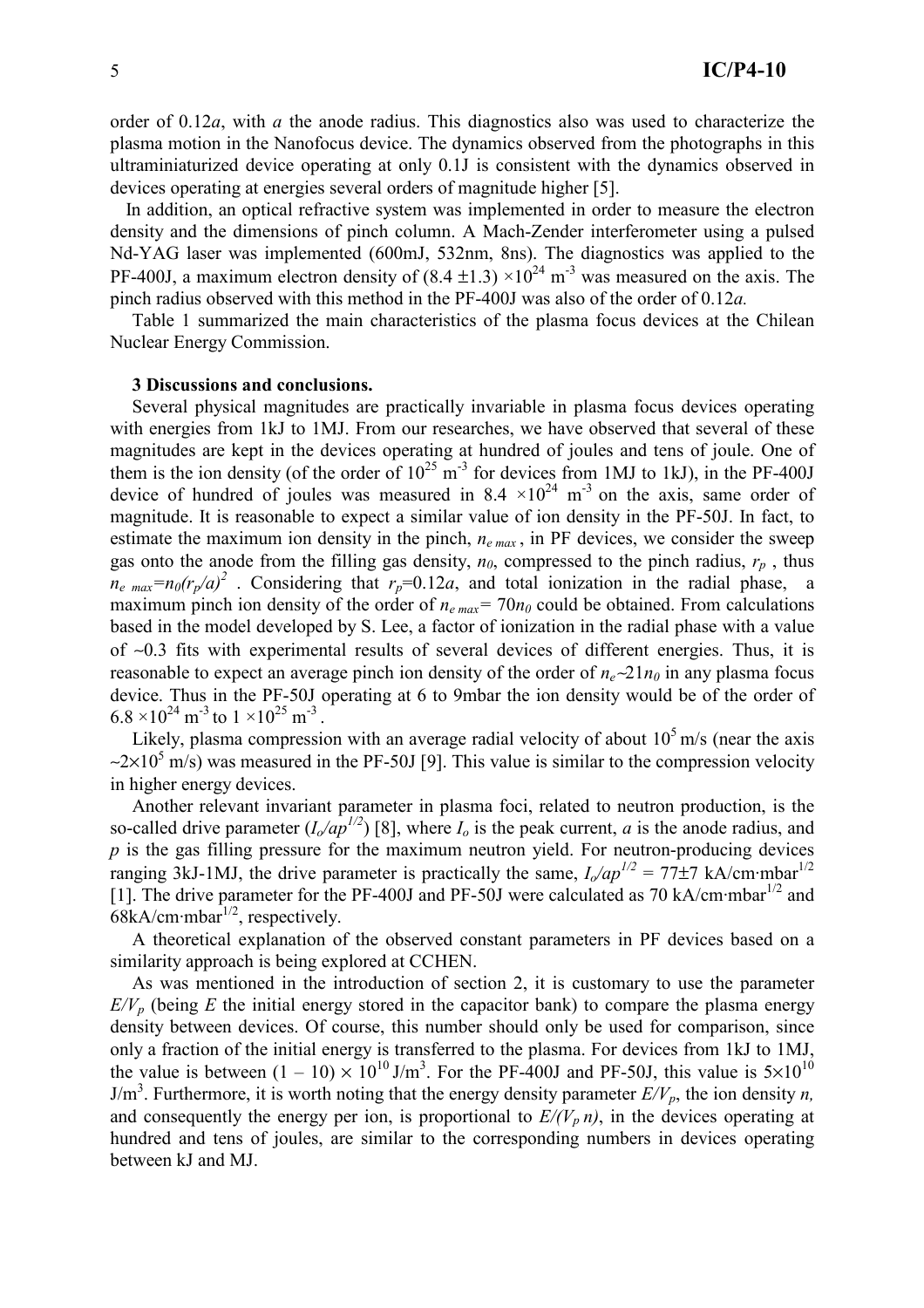| Device                                                            | SPEED <sub>2</sub>                                                            | SPEED4         | <b>PF-400J</b>                                  | <b>PF-50J</b>                                                                                          | N <sub>F</sub>                                                  |
|-------------------------------------------------------------------|-------------------------------------------------------------------------------|----------------|-------------------------------------------------|--------------------------------------------------------------------------------------------------------|-----------------------------------------------------------------|
|                                                                   |                                                                               |                |                                                 |                                                                                                        |                                                                 |
| Capacity (nF)                                                     | $4.16*$                                                                       | $1.25*$        | 880                                             | 160                                                                                                    | 5                                                               |
| Charging voltage (kV)<br>Maximum<br>Typical operation             | 300<br>150                                                                    | 100<br>60      | 35<br>30                                        | 35<br>25-30                                                                                            | 15<br>$5 - 10$                                                  |
| Inductance (nH)                                                   | 20                                                                            | 40             | 38                                              | 38                                                                                                     | 5                                                               |
| Time to peak current<br>(ns)                                      | 400                                                                           | 350            | 300                                             | 150                                                                                                    | 16                                                              |
| Stored energy (J)<br>Maximum<br><b>Typical operation</b>          | 187<br>67                                                                     | 6.25<br>2.25   | 540<br>400                                      | 100<br>50-70                                                                                           | 0.56<br>0.1                                                     |
| Peak current (kA)<br>Maximum<br>Typical operation                 | 4000<br>2400                                                                  | 550<br>330     | 168<br>127                                      | 70<br>50-60                                                                                            | 15<br>$5 - 10$                                                  |
| Anode radius (cm)                                                 | 5.4                                                                           | 1.6            | 0.6                                             | 0.3                                                                                                    | $0.08 - 0.022$                                                  |
| Cathode radius (cm)                                               | 11                                                                            | 4.5            | 1.3                                             | 1.1                                                                                                    |                                                                 |
| Effective anode lenght 1.5-2.5<br>(cm)                            |                                                                               | $1 - 2$        | 0.7                                             | 0.48                                                                                                   | 0.04                                                            |
| Insulator lenght (cm)                                             | 6.5                                                                           | $2.7 - 3.9$    | 2.1                                             | 2.4                                                                                                    | 1                                                               |
| Maximum repetition rate<br>(Hz)<br>Typical operation              | single shot                                                                   | single shot    | single shot                                     | single shot                                                                                            | 50<br>$1 - 20$                                                  |
| Neutron yield per shot                                            | $10^{11} - 10^{12}$<br>(Düsseldorf) [14]<br>$\sim$ 2x10 <sup>10</sup> (CCHEN) |                | $1.2x10^6$<br>at 400J and 9mbar<br>in $D_2$ [2] | 3.6x10 <sup>4</sup><br>at 70J and 9mbar<br>in $D_2$<br>$1.3x10^{4}$<br>at 50J and 6mbar<br>in $D_2[4]$ | 10 <sup>3</sup><br>with low<br>reproducibility **               |
| Size<br>(capacitor bank<br>and<br>discharge<br>chamber)           | 8mx8mx2m                                                                      | 1mx1mx0.5m     | 50cmx30cmx30cm                                  | 50cmx30cmx20cm                                                                                         | 25cmx25cmx5cm                                                   |
| Weight (capacitor bank 10000<br>discharge<br>and<br>chamber) (kg) |                                                                               | 200            | 50                                              | 50                                                                                                     | 5                                                               |
| Energy of the neutrons<br>$\pm$ dispersion<br>(MeV)               |                                                                               | $\blacksquare$ | $2.5 + 1$                                       | $2.7 \pm 1.8$                                                                                          |                                                                 |
| Maximum neutron flux<br>In repetitive operation                   |                                                                               |                | $10^6$ n/s                                      | $3.6x10^4$ n/s                                                                                         | $~10^4$ n/s expected<br>for short periods<br>(less than 1 min.) |

Table 1. Main characteristics of the plasma focus devices at CCHEN.

(\*) Equivalent capacity of the SPEED generators

 $(**)$ An independent measure it being developed in the Centro Atómico Bariloche, Argentina to corroborate the results obtained at CCHEN, Chile.

The pinch temperature in plasma foci is a controversial subject. However, it is possible to assume that every plasma focus that works properly has practically the same temperature. In fact, one of the heating mechanisms is by means of the radial shock wave compression, and the plasma temperature is proportional to the square value of the compression velocity. The axial and radial velocity of the plasma in devices operating from kJ to MJ has a value of the order of 1 and  $2x10<sup>5</sup>$  m/s respectively, the same values for the PF-50J. In addition, the axial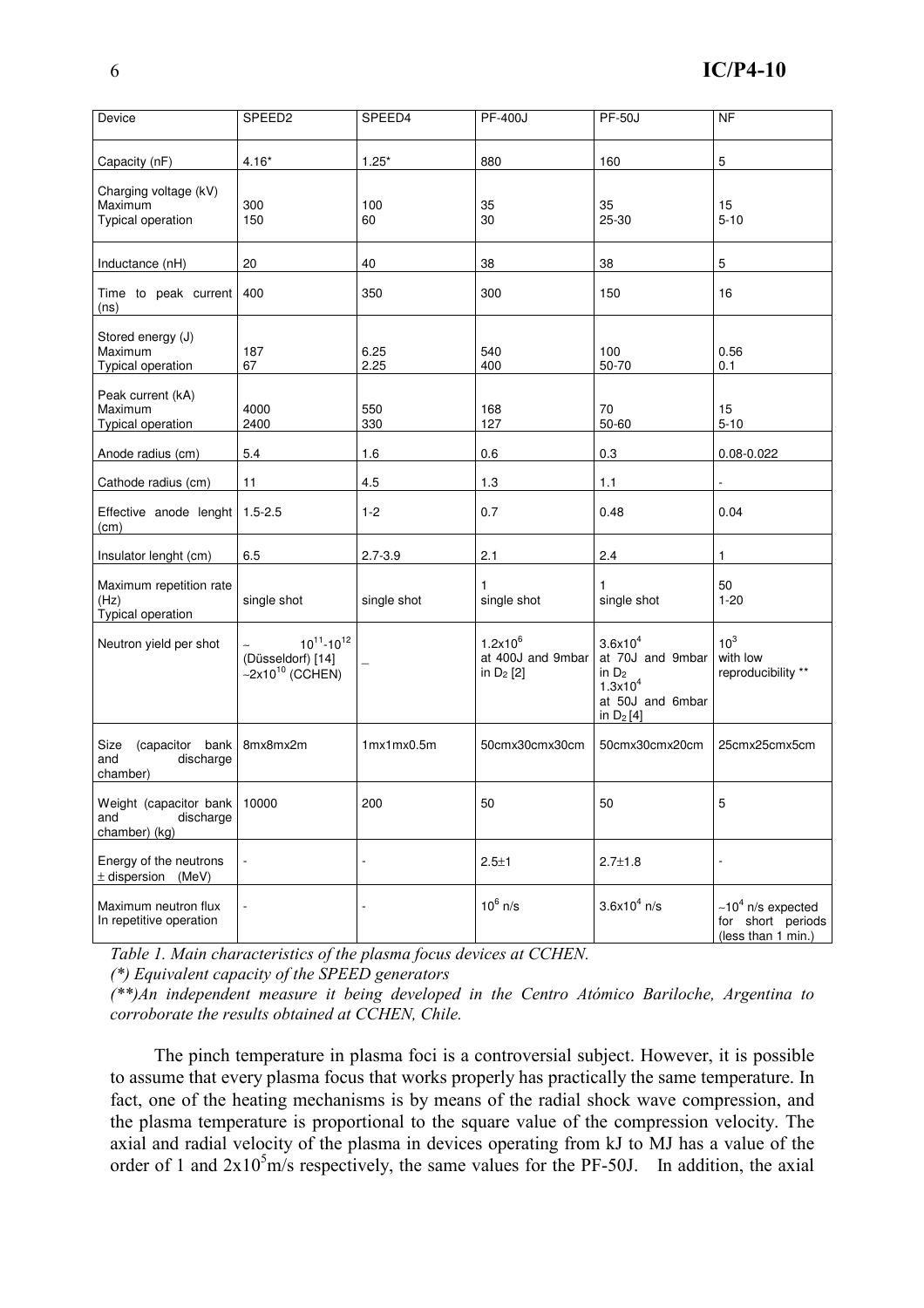and radial velocities of the plasma sheath in a plasma focus are proportional to the drive parameter, and the plasma temperature is proportional to the square value of the drive parameter [10, 11]. Thus, as the drive parameter is practically the same for devices from kJ to MJ, and the same for the PF-400J and PF-50J, it is possible to assume that the temperature has a value of the same order in every plasma focus that works properly. Moreover the plasma energy density parameter  $E/V_p$  and the ion density *n* are of the same order in every devices operating from kJ to MJ, the same for the PF-400J and PF-50J [2, 4]. This energy per ion,  $E/(V_p n)$ , is also of the same order for devices operating from tens of joules to MJ. Therefore, as the energy per ion is practically the same, the temperature should be practically the same for devices operating from tens of joules to MJ. In the reference [10] the temperature was measured in a plasma focus of some kJ by means of spectroscopy techniques in  $\sim 0.6 - 1$ keV. Then, it is possible to assume that the temperature in any plasma focus operating properly, PF400J and PF-50J included, has a value of that order.

In is interesting note that even several plasma parameters in PF devices remain practically constant, the number of ions per unit length,  $N$ , in the pinch is varies with the size of the device. In fact, N is proportional to  $a^2$ . Thus, the stability regime in which a plasma focus operates will depend on the size of the device. Empirical and theoretical relationships based on the model developed by S. Lee and the scaling laws observed in plasma focus devices were considered to determine regime of operation, where the large Larmor radius (LLR) effects [12] would play a significant role in the reduction of the growth rate of the  $m=0$  mode in the pinch column. This regime results in a range of values for the current of the pinch, the energy of the generator, the anode radius and an average filling pressure. It is found that the plasma foci in which enhanced stability could be observed, owing to LLR effects, are restricted to devices operating in a range of storage energy that goes from few hundreds of joules to few kilojoules  $[13]$ .

The drive parameter and plasma density parameter were used as design tools to extend the studies in PF devices up to four orders of magnitude under the conventional small devices that operate with few kilojoules. A plasma focus operating with energy of the order of  $\sim 0.1$ -0.2 J was designed and constructed. Nanofocus [9]. Results using an anode radius of 0.8mm showed pinch evidence, however the values of the plasma energy density parameter and drive parameter turned out to be lower in comparison with the values observed in devices operating over the range 50J-1MJ. To increase the plasma energy density parameter and drive parameter experiments with an anode with a radius of only a=0.21mm were performed. Pinch evidence has been also observed under these conditions in discharges in hydrogen and in preliminary discharges in deuterium. The energy density parameter has a value of the order of  $E/V_p \sim 3x10^{11}$  J/m<sup>3</sup>, i.e. one order of magnitude greater than the value observed in devices operating over the range 50J-1MJ. The value of the drive parameter is  $I_0 / (p^{1/2}a) \sim 126$  $kA/mbar<sup>1/2</sup>$  cm, which is greater than the value observed in devices operating over the range 50J-1MJ. There are theoretical conjectures that suggest that the thermonuclear component of the neutron emission can be increased drastically when the drive parameter is increased [8, 1]. Future works in the Nanofocus include studying the X-ray emission using mixtures of gases. Currently, the neutron emission from de Nanofocus is being studied in discharges in Deuterium using a system for measurement of low yield neutron pulses from D-D fusion reactions based upon <sup>3</sup>He proportional counter in current mode [6]. Neutron yield of the order of  $10<sup>3</sup>$  neutrons per shot is expected in 10 kA discharges. Improvements in the device are being developed in order to operate it at a repetitive rate of  $\sim$ 100 Hz.